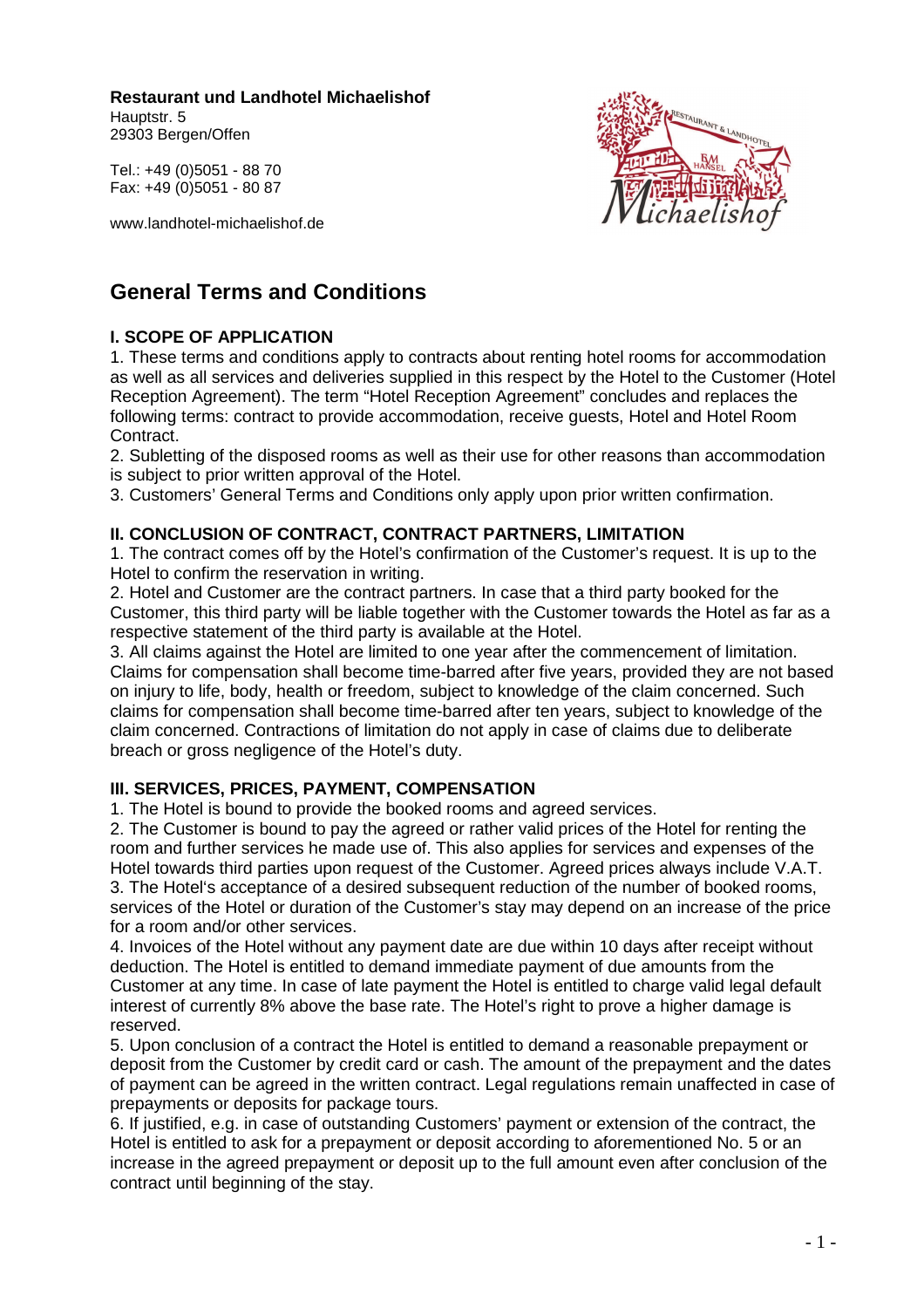7. Furthermore, at the beginning or during the stay of the Customer the Hotel is entitled to ask for a reasonable prepayment or deposit according to aforementioned No. 5 for existing and future demands from the contract as far as such have not yet been paid according to aforementioned No. 5 and/or 6.

8. The Customer can only compensate with an undisputed or legal claim against a claim of the Hotel.

## **IV. CUSTOMER'S CANCELLATION / NO SHOW**

1. Customer's cancellation of the agreed booking requires the written confirmation of the Hotel. In case this has not been given, the agreed price has to be paid even if the Customer does not use the agreed services.

2. Should there exist a written date between the Hotel and the Customer for withdrawal from the contract at no charge, the Customer is entitled to withdraw from the contract until then without causing any payment or indemnity claims of the Hotel. The Customer's right of withdrawal expires when he does not exercise this right in writing until the agreed date.

3. In case of a No Show of the Customer, the Hotel has to take earnings into account from ulterior rent of these rooms as well as saved expenditures. Should the rooms not be otherwise let, the Hotel can demand the agreed pay and charge lump-sum compensation for saved expenditures. The Customer is then bound to pay minimum 80% of the agreed price for accommodation with or without breakfast. The Customer shall be at liberty to prove that the aforementioned claim did not incur at all or in the required amount.

There consitutes an exception for tour groups from 15 people onwards. As to that the cancellation has to be made 28 days prior to arrival, if not the full room rate, agreed in advance, will be charged.

The cancellation fee for tour groups 30 people onwards is 60 days prior to arrival 40% of the room rate, excluding breakfast and 28 prior to arrival the full room rate, excluding breakfast, will be charged.Providing that the rooms can't be sold otherwise. Special arrangements excepted. Special arrangements are excluded.

## **V. HOTEL'S CANCELLATION**

1. Provided the written contract entitles the Customer to withdraw within a certain time at no charge, the Hotel as well is entitled to withdraw within this time when requests of other customers for the booked rooms are on hand and the Customer does not waive his right of cancellation upon enquiry of the Hotel.

2. The Hotel is as well entitled to cancel the contract, when an agreed or according to subsection III.5 and/or III.6 charged pre-payment or deposit has not been paid, even after an appropriate extension of time.

3. Furthermore, the Hotel is entitled to exceptionally withdraw from the contract due to objective reasons, for example, if - force majeure or other circumstances not attributable to the Hotel render the contract fulfillment; - rooms are booked by providing misleading or wrong information or by withholding essential contractual facts, such as for example the Customer's identity or the purpose of the stay; - there is reasonable cause for the Hotel that the use of Hotel services may endanger its smooth business operations, safety or public image, without being attributable to the domain or organization of the Hotel; - the purpose of or reason for the stay is illegal; - a violation against aforementioned subsection I.2 is given.

4. In case of justified withdrawal of the Hotel there is no damage claim for the Customer.

#### **VI. PROVISION OF ROOMS, HAND-OVER AND RETURN**

1. The Customer does not acquire any right of certain rooms to be provided, unless this has explicitly been agreed in writing.

2. Booked rooms are available from 3 pm onwards on the agreed arrival day. There is no right for prior provision for the Customer.

3. Latest checkout time on the day of departure is 10:30 am. After that the following prices will be charged due to delayed clearance of the room: until 6 pm 50% of the full price and from 6 pm onwards 100%. No contractual claims of the Customer are herewith justified. It is up to him to prove that the Hotel did not generate any or a considerably lower compensation fee.